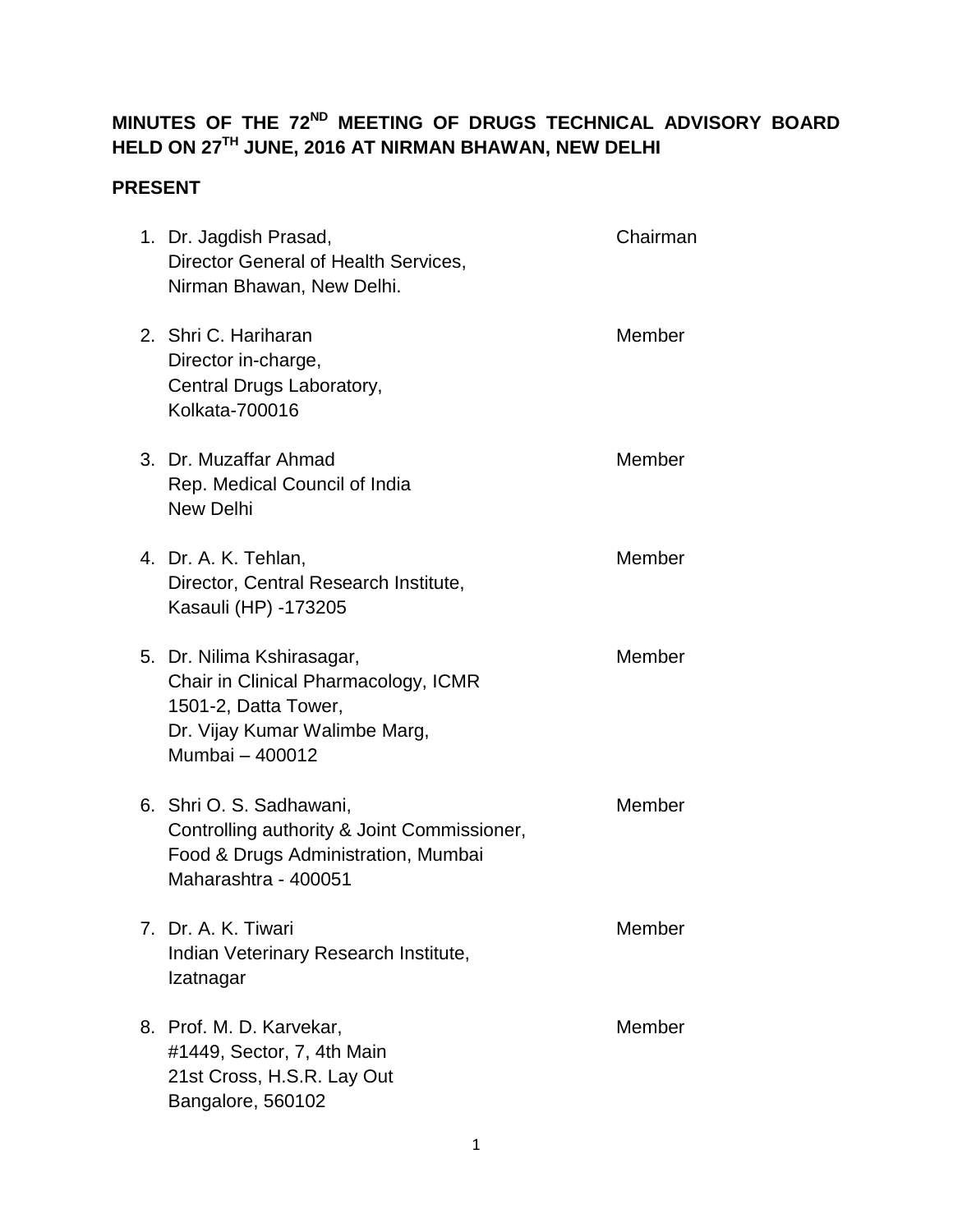9. Dr. G. N. Singh, New York 19, 2008, 2009, 2009, 2009, 2009, 2009, 2009, 2009, 2009, 2009, 2009, 2009, 2009, 200 Drugs Controller General (India) FDA Bhawan, New Delhi-110002

#### **SPECIAL INVITEES**

- 1. Dr. V. K. Bahl Prof. Department of Cardiology, AIIMS, New Delhi
- 2. Dr. Devi Shetty Founder & Chairman, Narayana Hrudayalaya Bengaluru

#### **CDSCO REPRESENTATIVES**

- 1. Dr. S. Eswara Reddy, Joint Drugs Controller, CDSCO, HQ, New Delhi
- 2. Dr. V. G. Somani, Joint Drugs Controller, CDSCO, HQ, New Delhi
- 3. Shri R. Chandrashekar, Deputy Drugs Controller (India) CDSCO, HQ, New Delhi

Dr. G. B. Gupta, Prof and Head, Department of Medicine, Pt. Jawahar Lal Nehru Memorial Medical College, Dr. B. Suresh, President, Pharmacy Council of India, Dr. H. G. Koshia, Commissioner, FDCA, Gujarat, Dr. Rao V. S. V. Vadlamudi, Hyderabad, Dr. Madhu Dixit, CDRI, Lucknow, Dr. A. Marthanda Pillai, Thiruvananthapuram, Shri Sheju Purushothaman, RDTL, Kerala and Shri Sudhir Mehta, Chairman, M/s. Torrent Pharmaceuticals Ltd., Ahmedabad could not attend the meeting because of their other commitments.

Dr. Jagdish Prasad, Chairman, DTAB welcomed all the members and special invitees and requested DCG(I) to initiate the proceedings. Thereafter, Dr. G. N. Singh, Member-Secretary, DTAB welcomed the chairman and members and informed them about the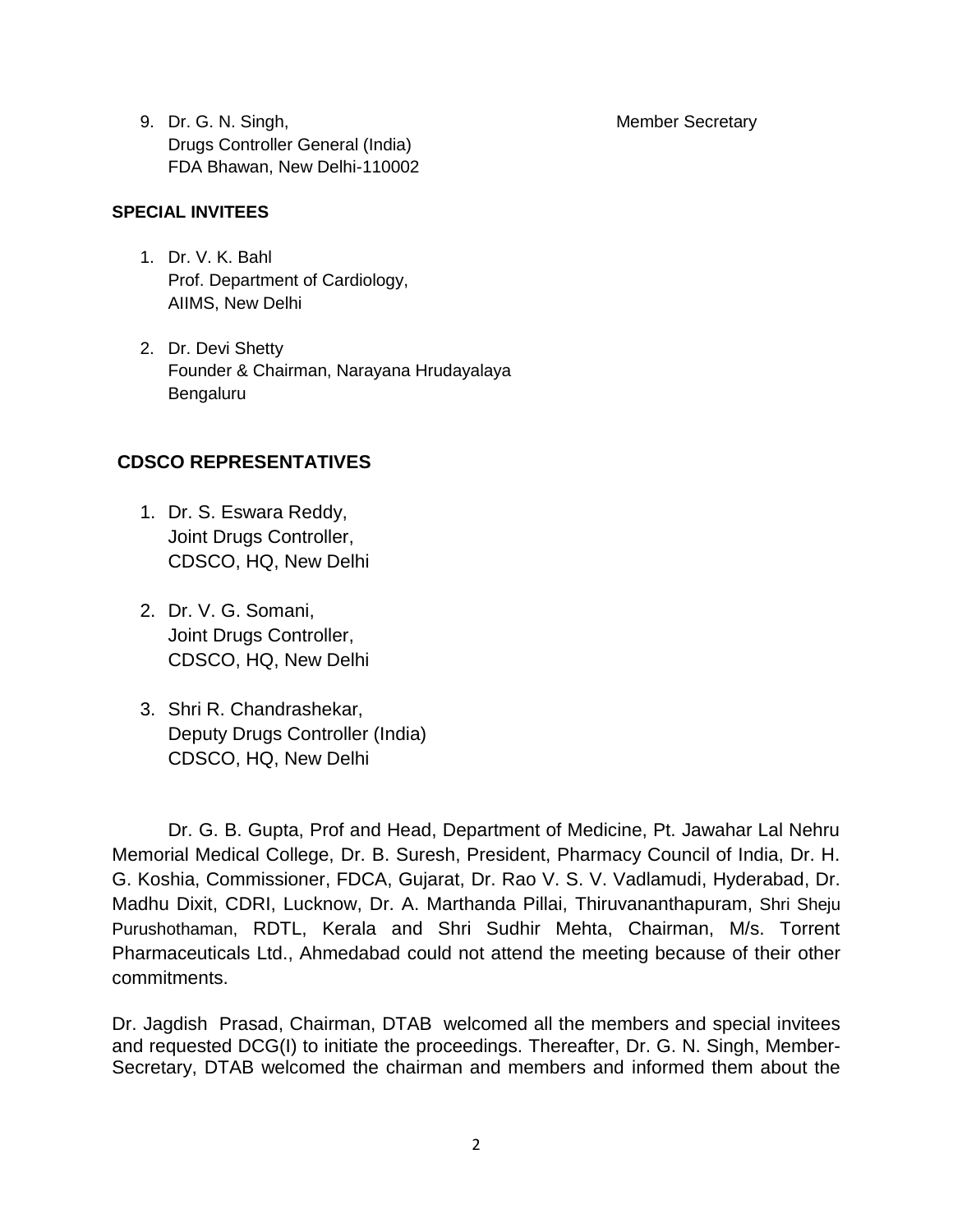various steps taken by the Government for strengthening the drug regulatory system in the country. He explained briefly about DTAB Agenda.

Thereafter, agenda items taken up for deliberation.

# **AGENDA NO. 1**

## **CONSIDERATION OF PROPOSAL TO MAKE SEPARATE RULES NAMELY MEDICAL DEVICE RULES, 2016 UNDER THE DRUGS AND COSMETICS ACT, 1940 TO REGULATE MANUFACTURE, IMPORT, CLINICAL INVESTIGATION, SALE AND DISTRIBUTION OF MEDICAL DEVICES IN THE COUNTRY.**

- 1.1 The members were briefed that presently, medical devices, notified as drugs are regulated under the provisions of Drugs and Cosmetics Act, 1940, and Drug and Cosmetic Rules, 1945. However, Drugs and medical devices are distinct from each other in various aspects such as, design, manufacturing, quality control, clinical investigation, etc.
- 1.2 It was pointed out that in view of the concerns raised by various Stakeholders from time to time regarding non-applicability of various regulatory provisions meant for drugs to medical devices, draft Medical Device Rules, 2016 for regulation of medical devices have been prepared after obtaining inputs from various stakeholders. These rules provide for regulation of import, manufacture for sale, sale, distribution, clinical investigation, etc. of Medical Devices.
- 1.3 The draft Medical Devices Rules, 2016 have 11 parts and 8 Schedules. The rules provide for scope, definitions, risk based classification (A, B, C and D) notified bodies, provisions for manufacture, import, sale and distribution, labeling, clinical investigations, performance evaluation in case of in-vitro diagnostics, duties and powers of medical device officers and medical device testing officers notified bodies, etc
- 1.4 The DTAB, after deliberations, on each part of the proposed rules, recommended that the draft Medical Devices Rules, 2016 may be notified at the earliest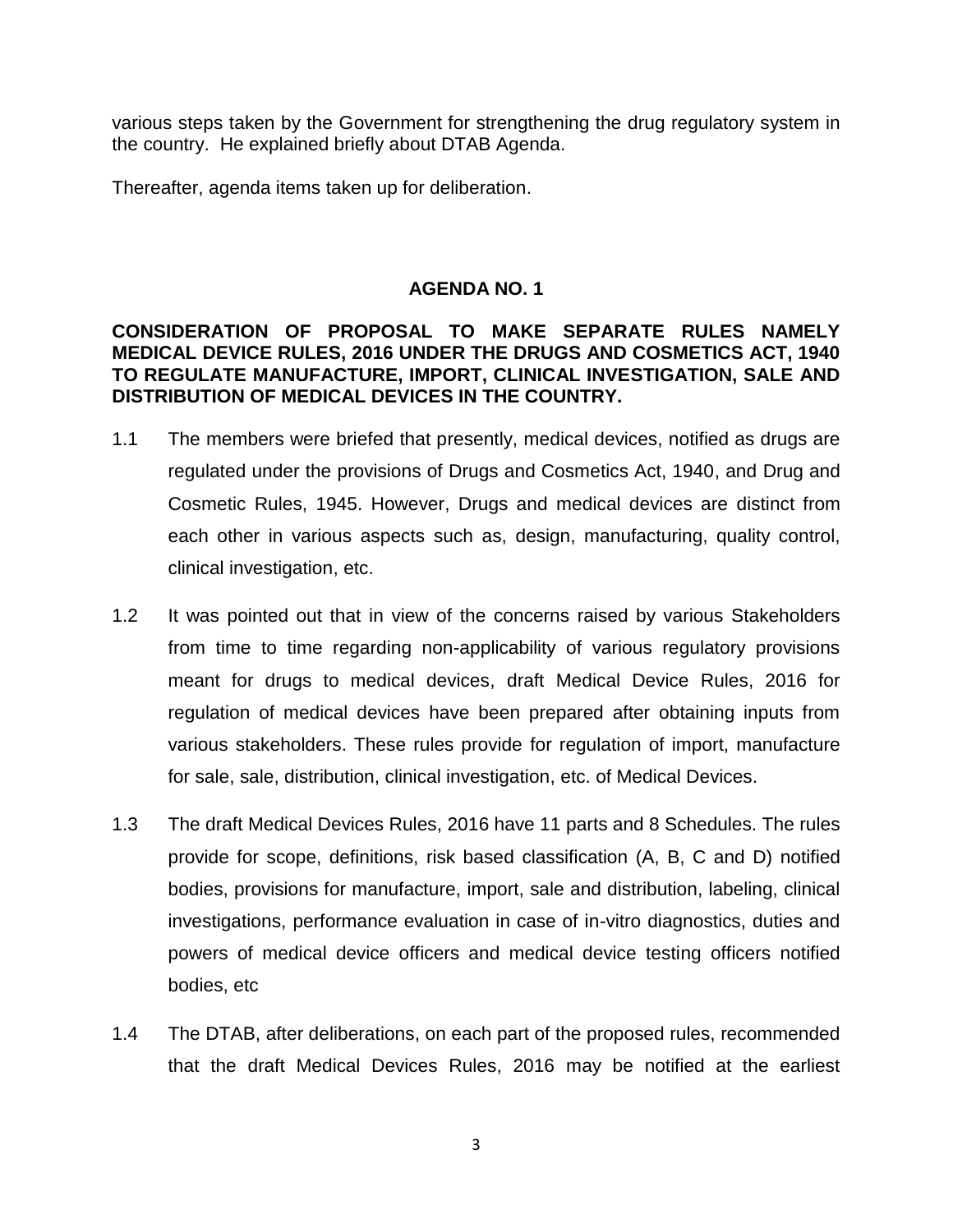possible. However, DTAB the the following changes may be considered by the Government :

- (i) the rules should provide that the manufacturer should supply the medical device along with package insert;
- (ii) the requirement to conduct local clinical trial should be exempted in case of New Medical devices approved by USFDA provided the applicant has submitted data regarding clinical trials conducted in that country;
- (iii) the periodicity for payment of retention fee, as proposed in the draft Rules, could be kept at five years instead of one year; and
- (iv) rules may provide that a manufacturer shall intimate the CLA or SLA, as the case may be, in case he closes down his manufacturing site.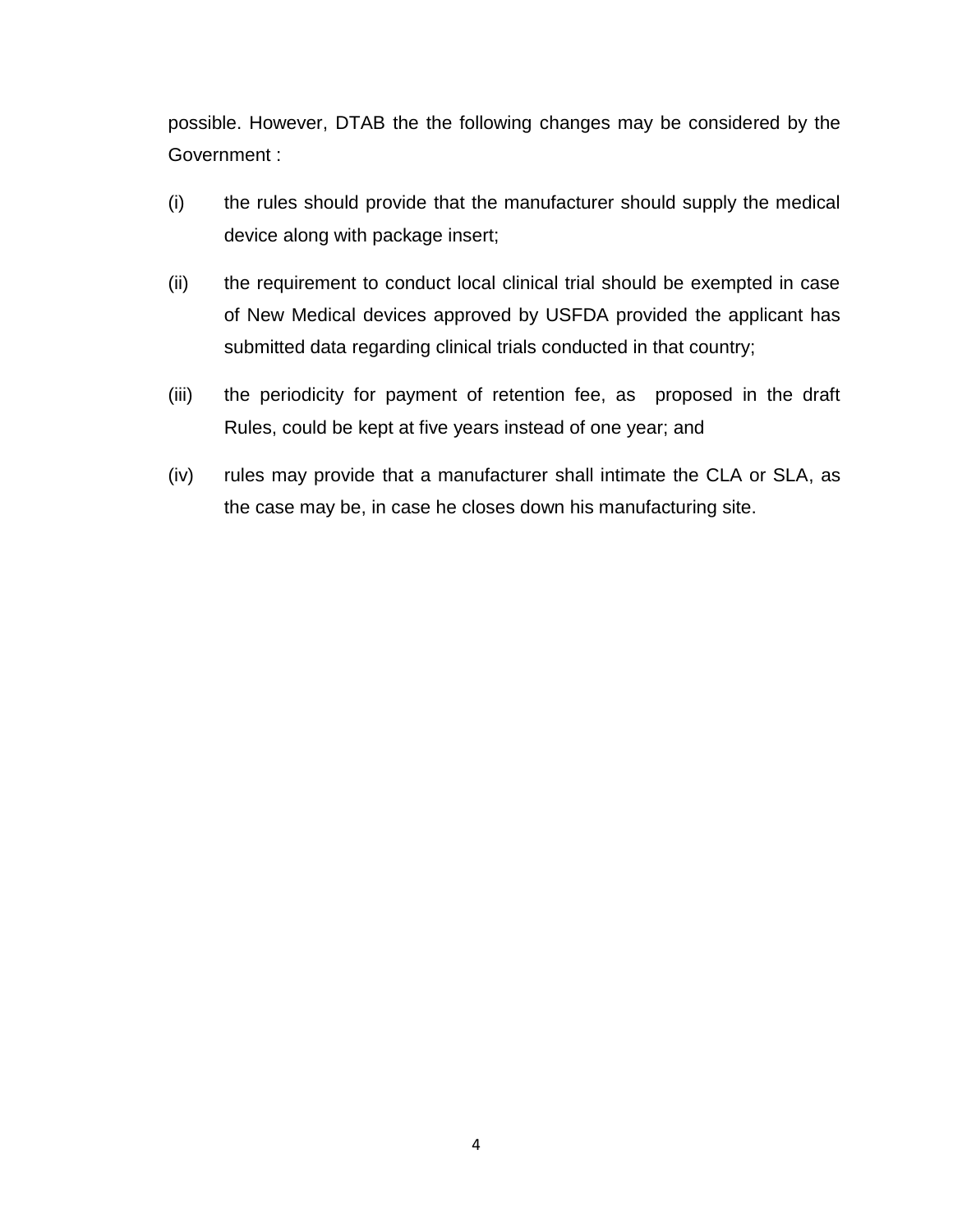# **CONSIDERATION OF THE PROPOSAL TO AMEND THE DRUGS AND COSMETICS RULES, 1945 TO MAKE PROVISIONS FOR PROVIDING EVIDENCE AND DATA ABOUT THE STABILITY OF THE DRUG PRODUCTS BY THE MANUFACTURERS**

- 2.1 The members were briefed that the proposal to amend the Drugs and Cosmetics Rules, 1945 to make provisions for submission of stability data of drugs as a requirement for approval had been deliberated in the 65th meeting of DTAB held on 25.11.2013 and that it was considered necessary that provision be made in the rules for stability testing as it is a major factor for ensuring the quality of drugs.
- 2.2 The Board had deliberated, upon the matter and recommended that the condition for stability products as condition of license may be incorporated in rule 71, 71-B & 76 and whereverelse considered necessary. In respect of amendment of Schedule "Y", it recommended that WHO may be further consulted and if required, more data be generated for further consideration of the matter.
- 2.3 The recommendations of the Board had been considered by the Central Government and a draft notification was published vide GSR 68(E) dated 03.02.2015 inviting comments from stakeholders.
- 2.4 The comments have been received from various stakeholders. Briefly, the major comments are that it would adversely affect the SMEs and increase the cost of majority of medicines, etc.
- 2.5 DTAB after deliberations, reiterated its earlier recommendation that submission of stability data should be made mandatory, prior to the grant of approval, for manufacturing of drugs and recommended that the rules may be finalized at the earliest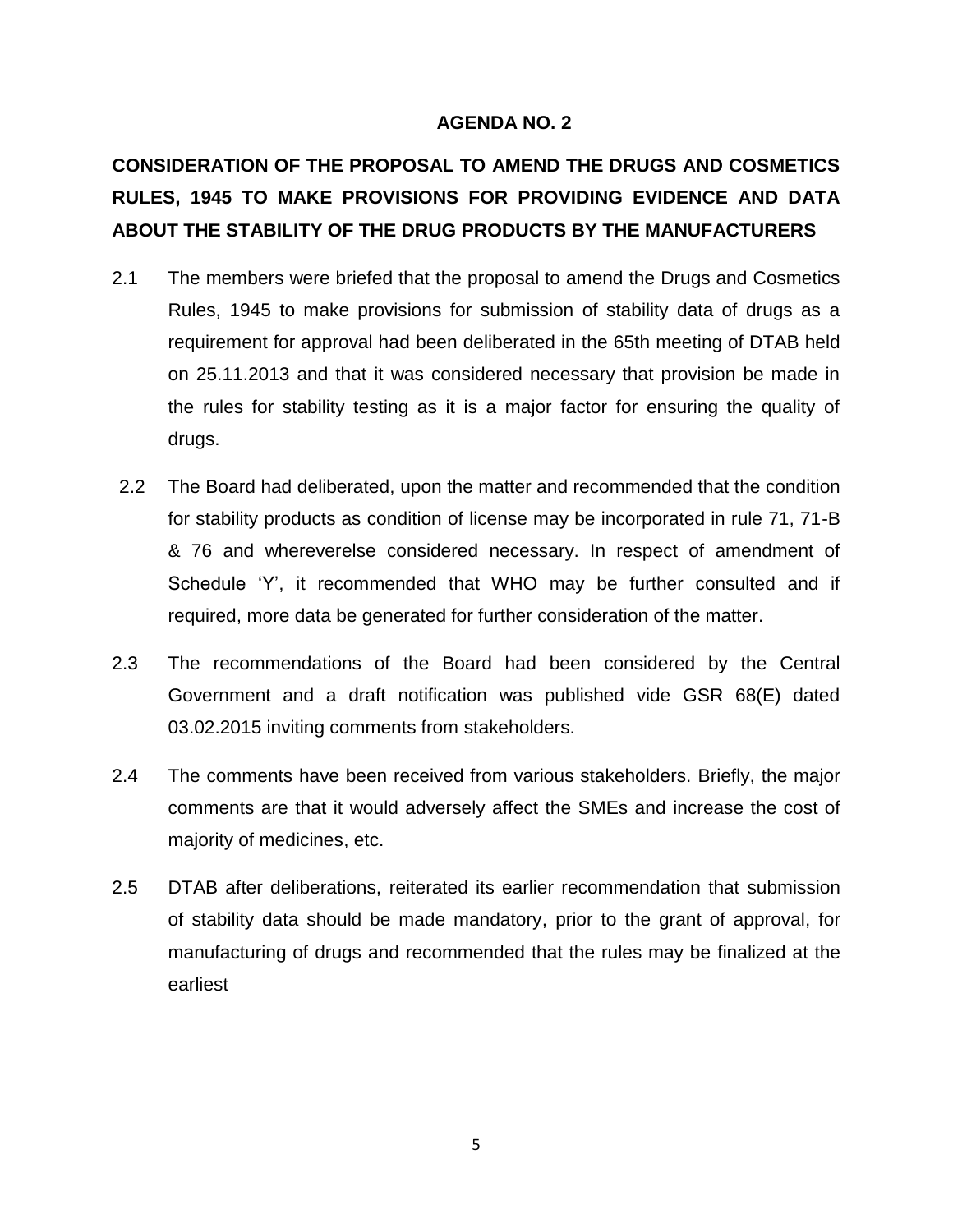**CONSIDERATION OF THE PROPOSAL TO PREPARE GUIDELINES AND PROCEDURE FOR RECALL OF DRUGS UNDER THE DRUGS AND COSMETICS RULES, FOR EFFECTIVE RECALL OF NOT OF STANDARD QUALITY, ADULTERATED AND SPURIOUS DRUGS BY THE MANUFACTURERS AS WELL AS CHEMISTS** 

- 3.1 The members were briefed that the Rule 74(j), Rule 78(i), Para 27 and 28 of Schedule "M" and also conditions of license under the Drugs and Cosmetics Act and Rules, provide requirement of product recalls, complaint and adverse reactions for recall of "Not of Standard Quality", adulterated and spurious drugs. It was informed that there is, no uniform and time bound procedure followed by State Licensing Authorities for effective recall of drugs by the manufacturers as well as sale licensees. It does not provide specific time-frames for effective recall in case of substandard, adulterated or spurious drugs.
- 3.2 The Board was briefed that concerns have been expressed that in the absence of any guidelines or mechanism to freeze the sale and manufacture of such drugs within the short period of time, from further availability to the consumers, such drugs are not withdrawn from the market in time. The problem is more acute in case of drugs manufactured in one State and found sub-standard in another State.
- 3.3 It was stated that earlier, CDSCO had prepared guidelines on recall and rapid alert system for "Not of Standard Quality", "Adulterated" and "Spurious Drugs'. In the  $45<sup>th</sup>$  DCC meeting held on  $4<sup>th</sup>$  and  $5<sup>th</sup>$  February 2013. The guidelines were discussed and circulated to the members of the Committee. The members were also requested to follow these guidelines for the purpose of recall and rapid alert. The guidelines were also uploaded on the CDSCO website for information and necessary action of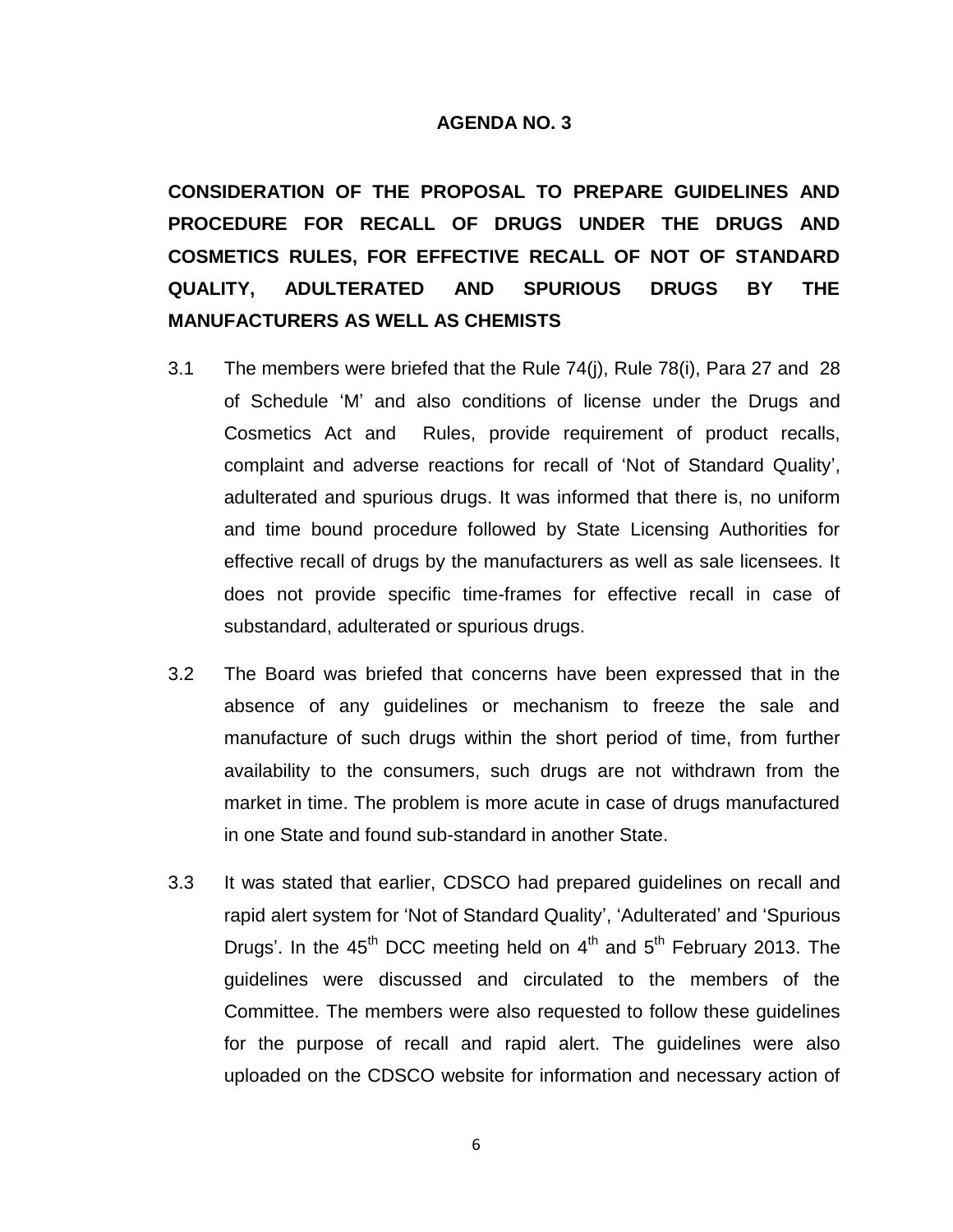stakeholders. However, concerns about lack of proper implementation of recall and alert system in the country still exist.

- 3.4 In view of the above, it is necessary to make these guidelines legally mandatory for manufacturers, importers, distributors and retailers and it is, therefore proposed that appropriate amendment be made in Drugs and Cosmetics Rules, 1945 to incorporate provisions for effective recall of such drugs.
- 3.5 The DTAB, after deliberations recommended, that the recall procedures need to be clearly spelt and made part of the Rules. It recommended that a Group could be constituted to examine the proposal in detail.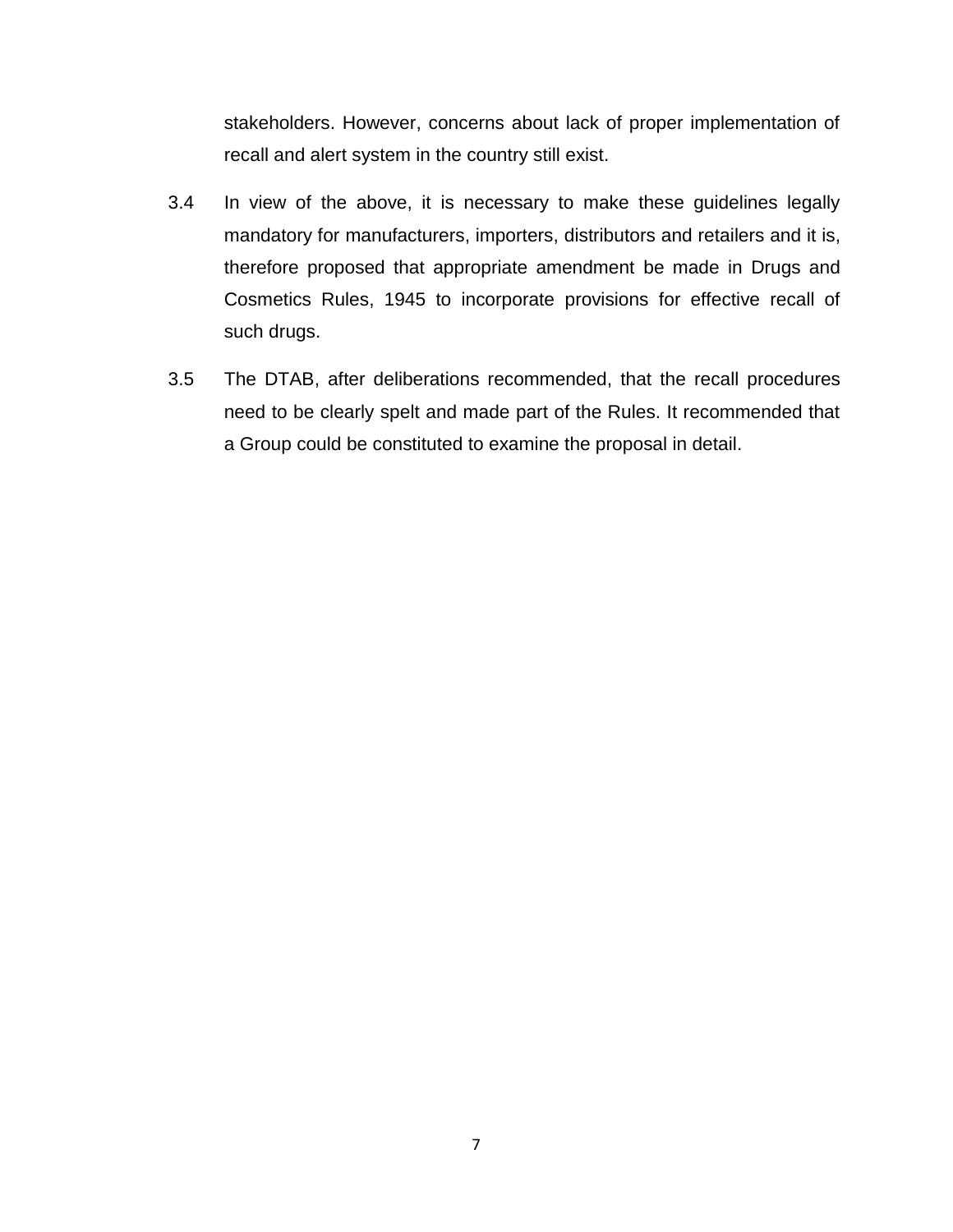#### **CONSIDERATION OF MAKING PROVISION UNDER DRUGS & COSMETICS RULES MAKING IT MANDATORY TO SUBMIT data from BIOEQUIVALENCE (BE) STUDY PRIOR TO THE GRANT OF LICENCE FOR MANUFACTURING THE DRUG IN THE COUNTRY**

- 4.1 The members were briefed that for obtaining permission to manufacture new drug formulations, an application has to be made as per requirements and guidelines specified under Schedule Y to the Drugs and Cosmetics Rules, 1945 which include chemical and Pharmaceutical information, animal pharmacological and toxicological data, clinical data of safety & efficacy, regulatory status in other countries, etc. including results of bioequivalence study/clinical trial in Indian population, as appropriate.
- 4.2 It was also briefed that presently, after the new drug is approved in the country, it continues to be considered a new drug for a period of four years from the date of its first approval. During the said period, all subsequent applicants seeking to market such drug, are required to conduct bioequivalence study of oral formulation before obtaining new drug permission from DCG(I).
- 4.3 For manufacture of drugs which are no more new drugs i.e. after completion of four years from the date of approval, licences to manufacture such drugs are issued by the concerned State Licensing Authorities. However, Drugs and Cosmetic Act and Rules do not require an applicant to submit bioequivalence study data for drug formulations, to the State Licensing Authorities for grant of manufacturing licence which are no longer considered as "new drug".
- 4.4 Bioequivalence study is important in determining the therapeutic equivalence i.e. identical therapeutic response in patients between a test formulation and a previously approved standard formulation containing same drug in same amount and same dosage form manufactured by different companies. It was informed that Prof. Ranjit Roy Chaudhury Committee had recommended to make Bioequivalence study mandatory for drugs.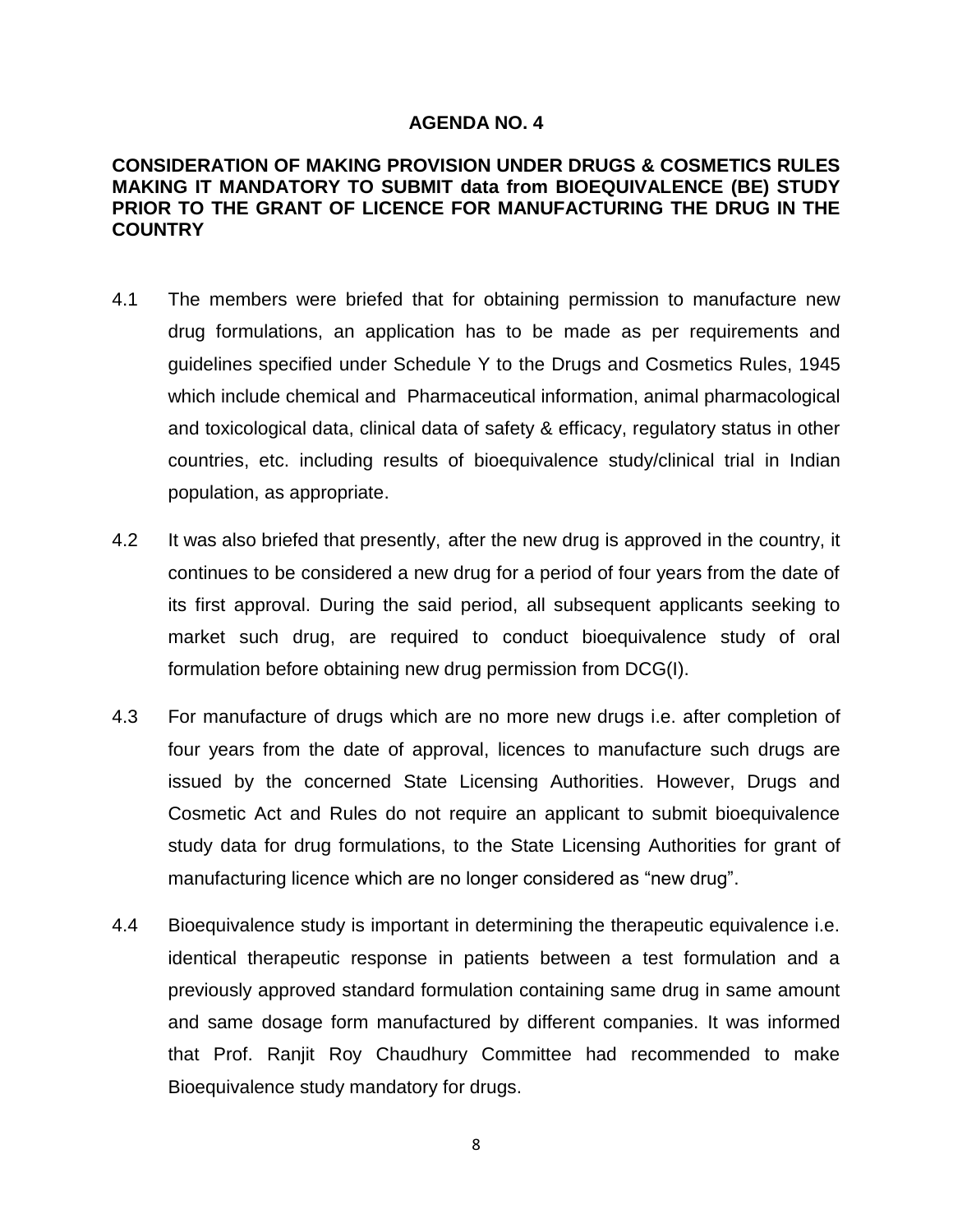- 4.5 The Drugs Consultative Committee in its  $47<sup>th</sup>$  meeting held on  $30<sup>th</sup>$  and  $31<sup>st</sup>$  July, 2014 deliberated upon this matter. The Committee had, after deliberations, not recommended including the requirement of conducting a BA / BE study as a rule due to lack of availability of uniform infrastructure for conduct of such studies in the country.
- 4.6 Concerns have been raised from time to time regarding lack of requirement of Bioequivalence study for grant of manufacturing license for drugs by State Licensing Authorities and impact of the absence of such studies on quality and efficacy of drugs. Keeping these concerns in view, it is considered that submission of data from BE study should be necessary for grant of licence for manufacture of drugs which are no more new drugs in addition to other requirements. However, internationally, Biopharmaceutics Classification System (BCS) is used to differentiate the drugs on the basis of their solubility and permeability. Drugs are classified in the four classes based on the aforesaid criteria.
- 4.7 The DTAB, after deliberations, recommended that submission of bioequivalence data should be made mandatory prior to grant of licence for manufacturing drugs in the country. However, it has suggested that Biopharmaceutics Classification System (BCS) should be adopted and to begin with, conduct of BE study should be made mandatory only for category II and IV of the BCS system. For the drugs already marketed in the country, three years time may be given of submission of BE study data. The Board has further recommended that a Group should be constituted to lay down the modalities for identification of the reference drug for the conduct of BE studies.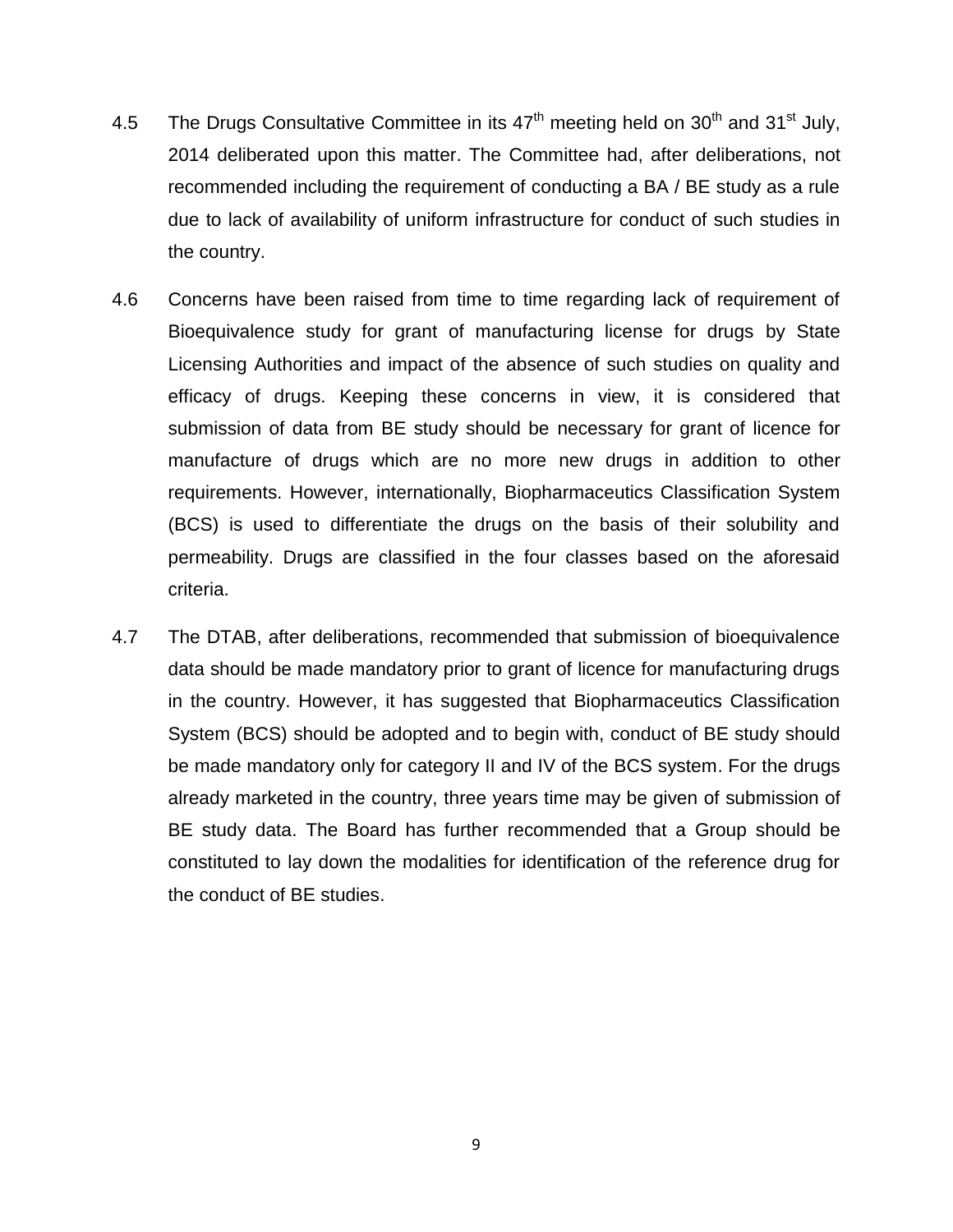**CONSIDERATION OF THE PROPOSAL TO PROHIBIT MANUFACTURE FOR SALE, SALE AND DISTRIBUTION OF DICLOFENAC INJECTION IN DOSES HIGHER THAN 3 ML UNDER THE SECTION 26A OF THE DRUGS AND COSMETICS ACT, 1940 TO PREVENT DECLINE IN VULTURE POPULATION IN LIGHT OF THE ORDERS OF THE HON'BLE HIGH COURT AT MADRAS**

5.1 The members were briefed that the Central Government amended rule 105 under the Drugs and Cosmetics Rules, 1945 vide G.S.R. 558(E), 17.07.2015 regulating the packing of Diclofenac formulation in single unit pack only. The amendment was challenged in the Hon"ble High Court of Madras. While hearing both sides, the Hon'ble Court held that DTAB in its  $63<sup>rd</sup>$  meeting constituted a sub-committee to examine the issues related to the use of Diclofenac Sodium Injection and decline in vulture population with the following members.

> Dr. S.D. Seth, Advisor CTRI, National Institute of Medical Statistics, ICMR, New Delhi. Dr. Y.K. Gupta, Professor & Head, Department of Pharmacology, AIIMS, New Delhi. Dr. N.K. Gupta, Director Professor, Department of medicine, Maulana Azad Medical College, New Delhi

- 5.2 However, the DTAB in its  $64<sup>th</sup>$  meeting agreed that rule 105 may suitably be amended to restrict the pack size of Diclofenac injections for human use in single unit dose pack only without waiting for the report of the sub-committee. Therefore, the Hon"ble High Court has directed that the sub-committee should examine the proposal and submit its report within two months.
- 5.3 The Board was apprised that in view of the direction of the Hon"ble Court, the sub-committee stands constituted and the report of the sub-committee after finalization may be presented before the Hon"ble Court with the approval of the Chairman.
- 5.4 The DTAB, after deliberations, authorized the Chairman to submit the report to the Hon"ble Court after it is finalized by the sub-committee.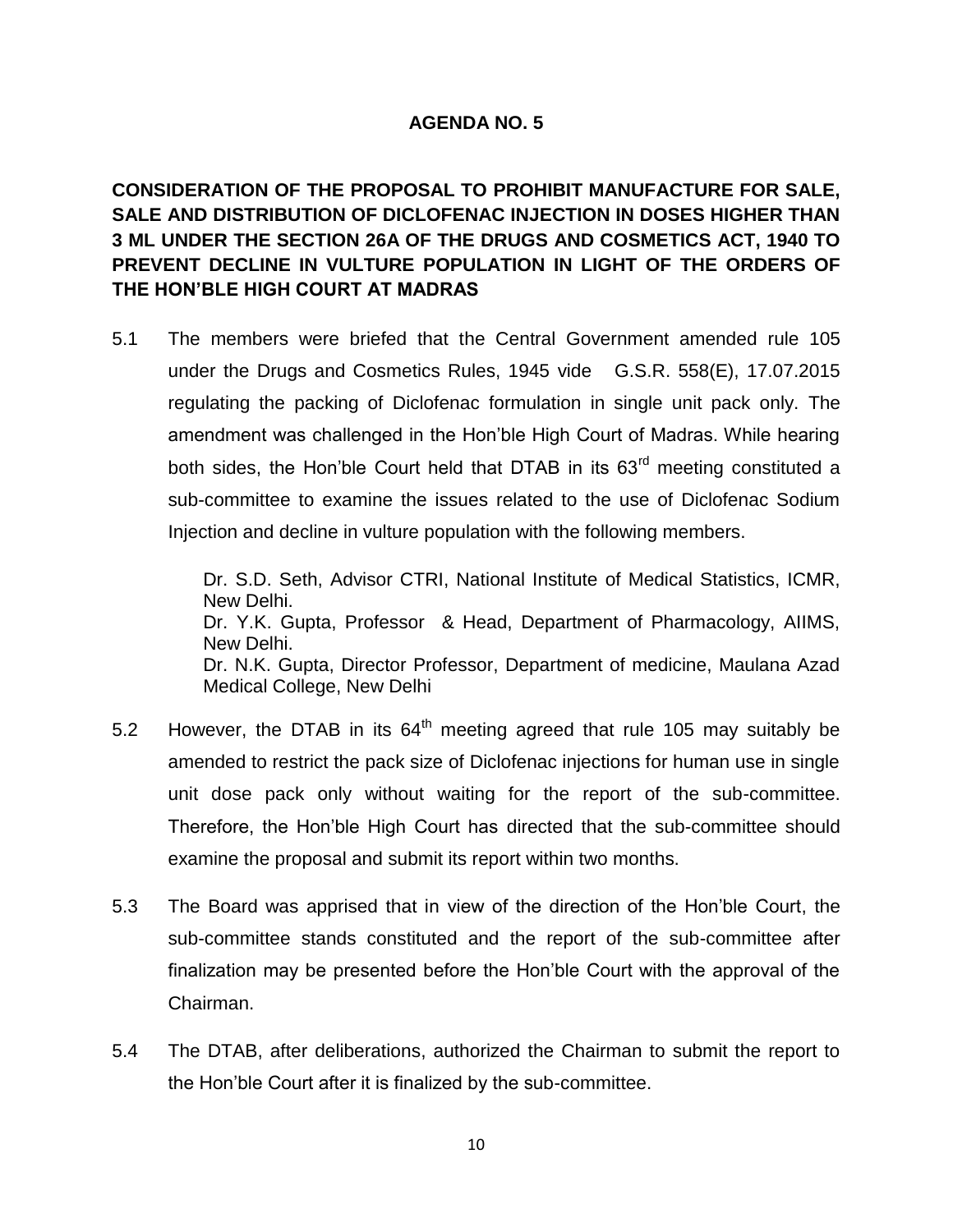# **CONSIDERATION OF THE PROPOSAL TO PROHIBIT THE MANUFACTURE FOR SALE OR FOR DISTRIBUTION OF THE DRUG BUCLIZINE AS APPETITE STIMULANT UNDER THE PROVISIONS OF SECTION 26A OF DRUGS AND COSMETICS ACT, 1940 IN PUBLIC INTEREST**

- 6.1 The members were briefed that the PSC in its 59th report on the functioning of CDSCO has made several observations regards approval of various drugs for marketing in the country including the Buclizine as Appetite Stimulant.
- 6.2 As per action taken note on the  $59<sup>th</sup>$  PSC report, it has been decided that various drugs on which the Hon"ble PSC has made observations, would be referred to the New Drug Advisory Committee (NDAC)/Subject Expert Committee (SEC) for examination and review to decide on the continued marketing of these drugs and updating of their product monographs in the light of recent knowledge and regulatory changes overseas.
- 6.3 Accordingly, the proposal was deliberated in NDAC (renamed as SEC) (Gastroenterology & Hepatology) meeting held on 15.03.2013, 22.08.2013 and 19.02.2016. The recommendation are as follows:

"Buclizine is one of the drugs which was reviewed by the Parliamentary Standing Committee (PSC) which raised concerns on the safety and efficacy of the drug as an appetite stimulant without clinical trial. The drug is used in children for which no scientific data are available. The firm presented the summarized PSUR data but no clinical trial study report on adult or children to justify the use of the drug as an appetite stimulant. Therefore, the Committee opined that the continued marketing of the drug as an appetite stimulant is not recommended".

6.4 In this regard, the attention of the DTAB is invited to the action taken note on 59<sup>th</sup> report of Parliamentary Standing Committee on functioning of CDSCO, and the fact that it has been decided that whenever a drug is banned due to adverse drug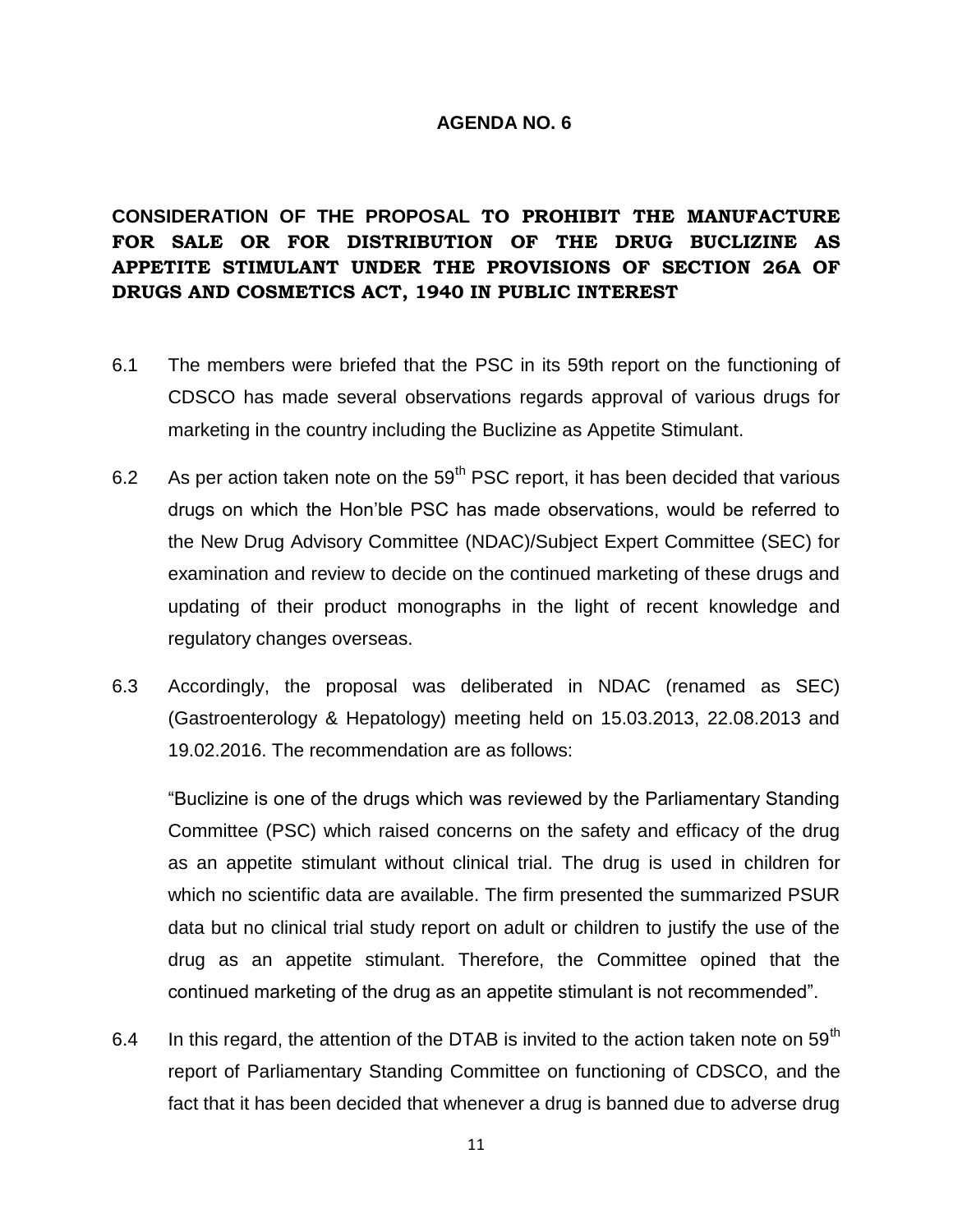reactions in countries with well-developed and efficient regulatory system viz. USA, UK, EU, Australia, Japan and Canada, the manufacture, import and marketing of such drugs would be immediately put under suspension till the safety of the drug is examined and established in the country.

- 6.5 In view of the above, DTAB may consider the proposal to prohibit the manufacture for sale or for distribution of the drug Buclizine as appetite stimulant under the provisions of Section 26A of Drugs and Cosmetics Act, 1940 in public interest while continuing the marketing for the indications "symptomatic treatment of various allergic conditions (rhinitis, conjunctivitis and urticaria) and for prevention and treatment of motion sickness"
- 6.6 The DTAB, after deliberations, endorsed the proposal for prohibiting the manufacture, sale and distribution of Buclizine for the indication "as appetite stimulant". The DTAB further decided that a sub-committee comprising of Dr. B.Suresh, Dr. Shiv Kumar Sarin and Dr. S. K. Acharya should be constituted to examine continued marketing of the drug for other indications and submit its report.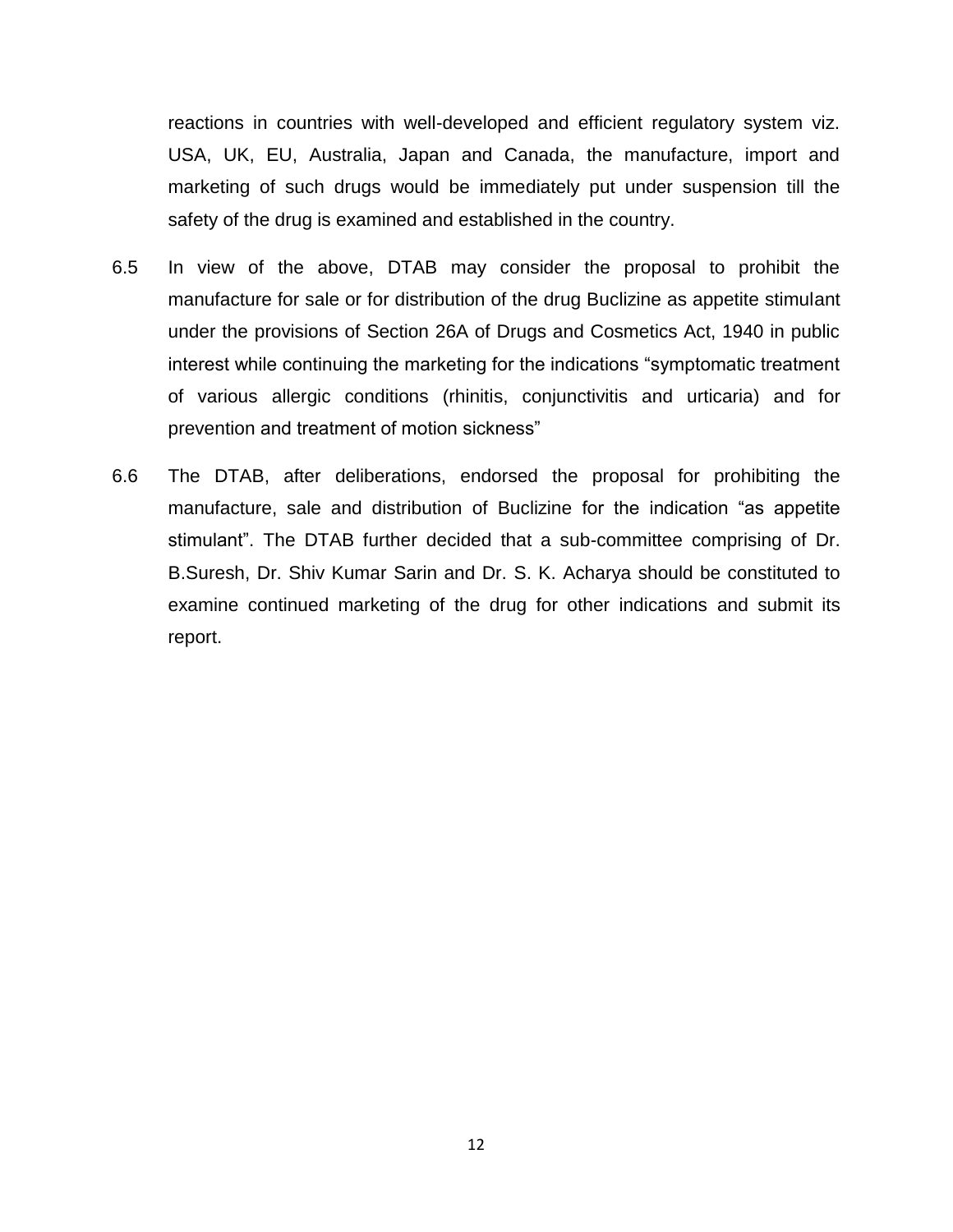# **CONSIDERATION OF THE ISSUE OF BANNING OF PACKAGING OF PHARMACEUTICAL PRODUCT IN PET/PLASTIC BOTTLES BY DTAB**

7.1 The members were briefed that the issue of prohibiting the use of plastic / PET containers in pharmaceutical products was earlier considered by the DTAB in its 65th meeting held on 25.11.2013 and 71<sup>st</sup> meeting held on 13.05.2016 in view of reports of leaching of harmful chemicals from plastic bottles to the contents on long storage.

7.2 It was recommended in the  $65<sup>th</sup>$  meeting that in the first phase, the use of plastic / PET containers in liquid oral formulations for primary packaging of paediatric formulations as well as formulations meant for geriatrics, women in reproductive age group and pregnant women should be phased out and banned. However, the pharmaceutical industry may be given an adequate time of six months for smooth switch over.

7.3 In the light of the recommendations made by Dr. M. K. Bhan Committee and the "Report of Plastic Hazard Committee" of the All India Institute of Hygiene & Public Health, Kolkata which was prepared in collaboration with the National Test House, Kolkata, the matter was deliberated again in the  $71<sup>st</sup>$  meeting and the members agreed that leaching does take place in liquid oral preparations and it increases at higher temperatures. In India, there are wide variations of temperatures which may go as high as 45 to 46 °C centigrade and chances of leaching further increases. Even though small dosages may not show any immediate harm but continuous exposure especially to the vulnerable group is a matter of concern.

7.4 DTAB agreed with the findings of AIIHPS, Kolkata and also method of tests adopted by the National Test House, Kolkata. Based on these evidences, DTAB in its 71<sup>st</sup> meeting, recommended that the report may be forwarded to the Ministry of Health and Family Welfare for its consideration and finalization of the draft rules to prohibit the use of Polyethylene Terephthalate or plastic containers in the liquid oral formulations for primary packaging of drug formulations for pediatric use, geriatric use and for use of pregnant women and women of reproductive age group.

7.5 The recommendations of the  $71<sup>st</sup>$  DTAB were submitted to the Ministry of Health and Family Welfare for further action. However, the Ministry of Health and Family Welfare had requested DTAB to clearly spell out the reasons for recommending the prohibition of Polyethylene Terephthalate or plastic containers in the liquid oral